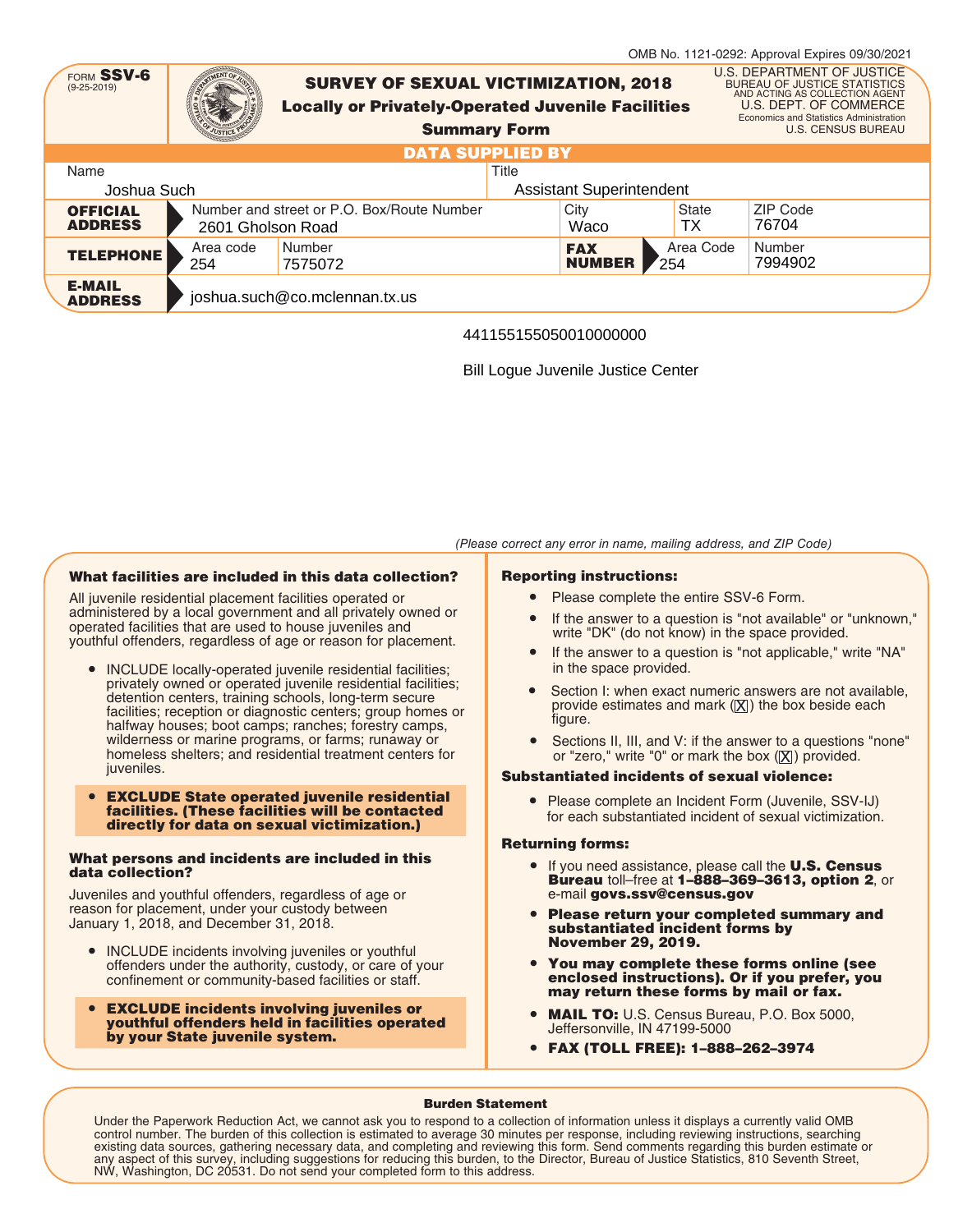## DEFINITIONS

## JUVENILES and YOUTHFUL OFFENDERS

• Any person under the custody or care of a juvenile residential facility owned or operated by a local government or private agency.

### FACILITIES

INCLUDE all juvenile residential placement facilities operated or administered by a local government and all privately owned or operated facilities that are used to house juveniles and youthful offenders charged with or court-adjudicated for:

● Any offense that is illegal for both adults and juveniles;

## **OR**

● An offense that is ILLEGAL in your State for juveniles, but not for adults (running away, truancy, incorrigibility, curfew violations, and liquor violations).

EXCLUDE all State-operated facilities and locally or privately-operated facilities used ONLY to house juveniles for:

● Non-criminal behavior (neglect, abuse, abandonment, or dependency);

**OR** 

Being Persons in Need of Services (PINS) or Children in Need of Services (CHINS) who have assigned beds for reasons other than offenses.

## Section I – GENERAL INFORMATION

#### 1. Is this facility owned by a

01 **□ Private agency** 

- 02 Native American Tribal Government
- 03∟ State
- 04 County ✘
- 05 Local or municipal government
- 06 Other *Specify*

#### 2. Is this facility operated by a

- 01 **□ Private agency**
- 02 Native American Tribal Government
- 03∟ State
- 04<sup>**<u>×</u>** County</sup>
- 05∟ Local or municipal government
- 06 Other Specify

3. On December 31, 2018, how many persons held in this facility were  $\begin{array}{c} 13 \\ 0 \end{array}$  $\Box$ a. Males . . . . . . . . . . . . . . . . . . . . b. Females . . . . . . . . . . . . . . . . . .  $\Box$ **c. TOTAL**(Sum of Items 3a and 3b)  $\frac{13}{\Box}$  $\begin{array}{r} \n 13 \\
\hline\n \text{rdl} \\
\text{is w} \\
\text{eds} \\
\text{er:} \\
13 \\
\hline\n 0\n \end{array}$ ● Count persons held in the facility regardless of age or reason for placement. Include persons who were temporarily away but had assigned beds on December 31, 2018. **4.** On December 31, 2018, how many persons held in this facility were  $13$ **a.** Age 17 or younger  $\Box$  $\overline{0}$ **b. Age 18 to 20** . . . . . . . . . . . . .  $\Box$  $\overline{0}$  $\Box$ c. Age 21 or older d. TOTAL (Sum of Items 4a through 13  $\Box$ 4c should equal Item 3c) • Count all persons held in the facility regardless of age or reason for placement. Include persons who were temporarily away but had assigned beds on December 31, 2018. 5. Between January 1, 2018, and December 31, 2018, how many persons were admitted to or discharged from this facility? a. TOTAL number admitted  $\ldots$  . . . . . . 624  $\,$ 632 $\Box$ b. TOTAL number discharged ● Include all persons admitted to this facility by a formal legal document, by the authority of the courts, or by some other official agency. ● Include all persons discharged from this facility after a period of confinement including sentence completion, pretrial releases, transfers to adult jurisdictions or to other States, and deaths.

● Exclude admissions and discharges resulting from returns from escape, administrative transfers to other juvenile facilities, or temporary release including work/school release, medical appointments, other treatment facilities, or court appearances.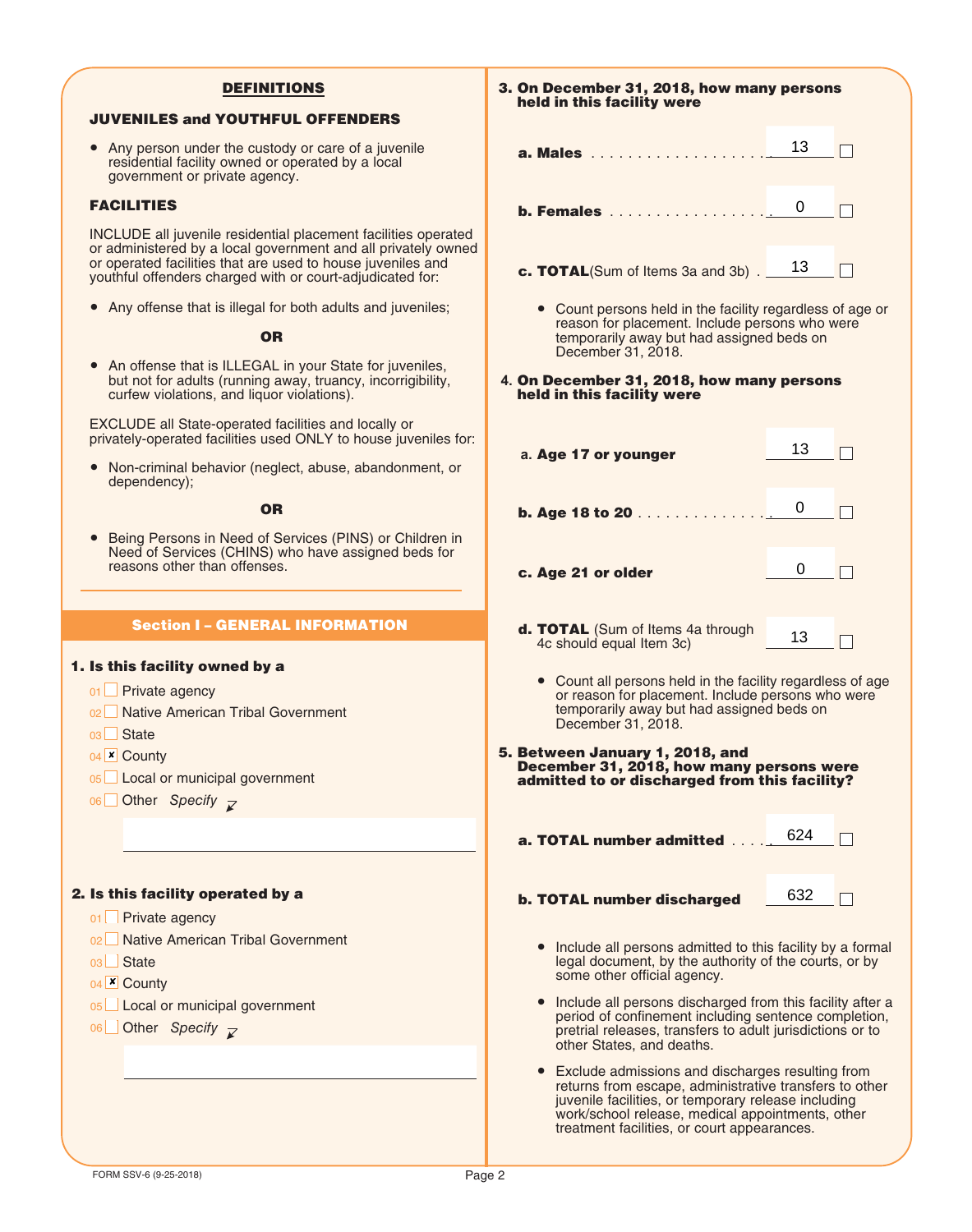# Section II – YOUTH-ON-YOUTH SEXUAL VICTIMIZATION

## DEFINITIONS

The survey utilizes the definition of "sexual abuse" as provided by 28 C.F.R. §115.6 in the National Standards to Prevent, Detect, and Respond to Prison Rape (under the Prison Rape Elimination Act of 2003). For purposes of SSV, sexual abuse is disaggregated into three categories of youth-on-youth sexual victimization. These categories are:

## NONCONSENSUAL SEXUAL ACTS

Sexual contact of any person without his or her consent, or of a person who is unable to consent or refuse;

#### AND

• Contact between the penis and the vulva or the penis and the anus, including penetration, however slight;

#### OR

Contact between the mouth and the penis, vulva, or anus;

#### **OR**

● Penetration of the anal or genital opening of another person, however slight, by a hand, finger, object, or other instrument.

# ABUSIVE SEXUAL CONTACT

Sexual contact of any person without his or her consent, or of a person who is unable to consent or refuse;

#### AND

- Intentional touching, either directly or through the clothing, of the genitalia, anus, groin, breast, inner thigh, or buttocks of any person.
- EXCLUDE incidents in which the contact was incidental to a physical altercation.

Repeated and unwelcome sexual advances, requests for sexual favors, or verbal comments, gestures, or actions of a derogatory or offensive sexual nature by one youth directed toward another.

6. Does your facility record allegations of youth-on-youth NONCONSENSUAL SEXUAL ACTS?

#### 01  $\Box$  Yes  $\rightarrow$  a. Do you record all reported occurrences, or only substantiated ones?

- 01 <u>×</u> All
- 02 Substantiated only

#### b. Do you record attempted NONCONSENSUAL SEXUAL ACTS or only completed ones?

- 01 L Both attempted and completed
- $_{02}$   $\Box$  Completed only

 $_{02}$  No  $\rightarrow$  Please provide the definition used by your facility for youth-on-youth NONCONSENSUAL SEXUAL ACTS in the space below. Use that definition to complete Items 7 and 8.

7. Between January 1, 2018 and December 31, 2018, how many allegations of youth-on-youth NONCONSENSUAL SEXUAL ACTS were reported?

Number reported . . . . . . . <u>0</u> □ None

 $\mathbf{0}$ 

- If an allegation involved multiple victimizations, count only once.
- Exclude any allegations that were reported as consensual.

#### EXOLODE incluents in which the contact was incluented **8. Of the allegations reported in Item 7, how many**<br>to a physical altercation. **were**  $-$  (Please contact the agency or office responsible for investigating allegations of sexual victimization in order **SEXUAL HARASSMENT** SEXUAL **HARASSMENT** to fully complete this form.)

a. Substantiated . . . . . . . . **None** 0

• The event was investigated and determined to have occurred, based on a preponderance of the evidence (28 C.F.R. §115.72).

b. Unsubstantiated . . . . . .

● The investigation concluded that evidence was insufficient to determine whether or not the event occurred.

 $\overline{0}$ 

 $\overline{0}$ 

- c. Unfounded . . . . . . . . . . .
	- The investigation determined that the event did NOT occur.

 $\Box$  None

**None** 

d. Investigation ongoing . . ... None 0

- Evidence is still being gathered, processed or evaluated, and a final determination has not yet been made.
- e. TOTAL (Sum of Items 8a through 8d) . . . . . . . . . .  $\Box$  None 0

● The total should equal the number reported in Item 7.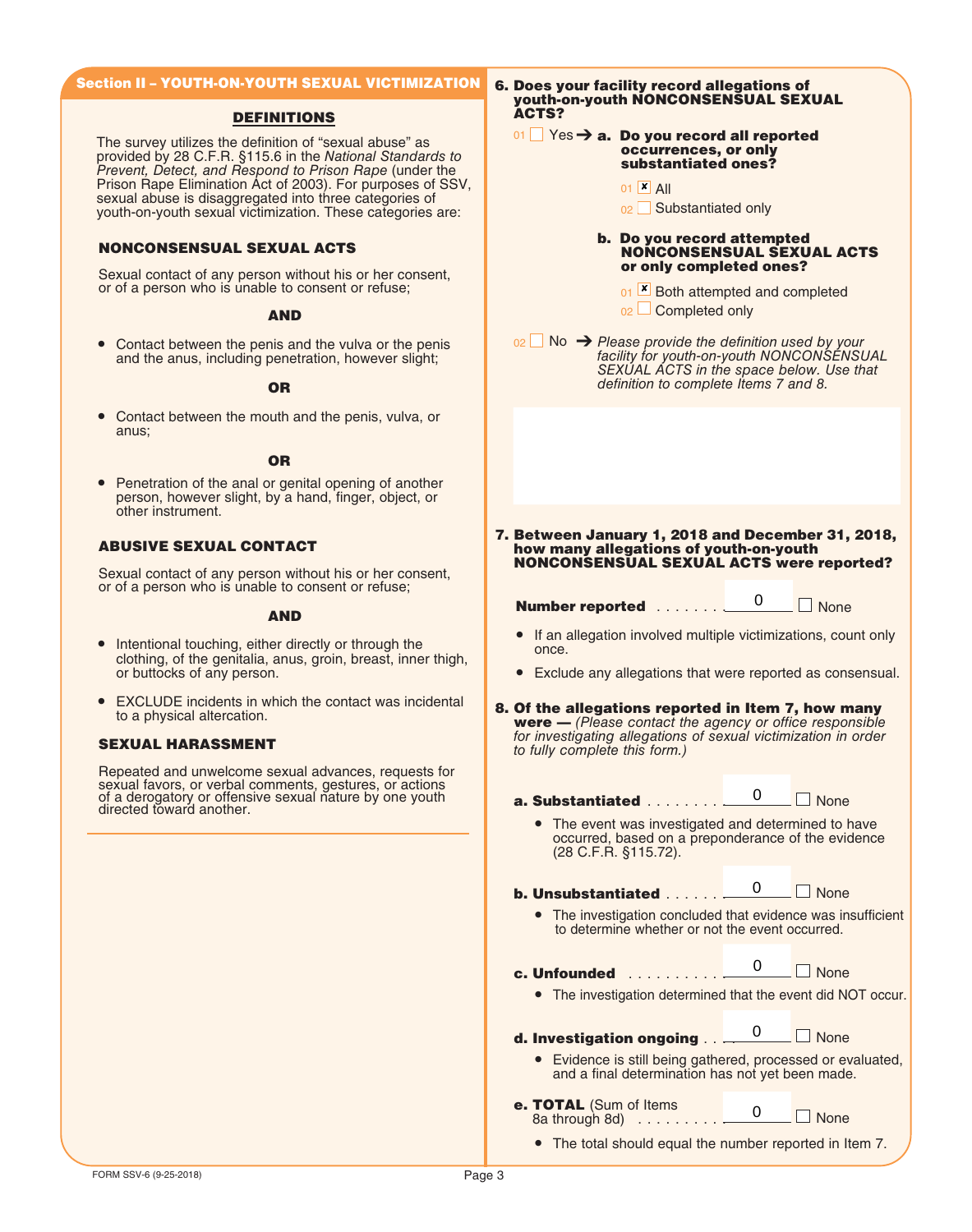| 9. Does your facility record allegations of<br>youth-on-youth ABUSIVE SEXUAL CONTACT?<br>(See definitions on page 3.)                                                                                                   | 12. Does your facility record allegations of<br>youth-on-youth SEXUAL HARASSMENT?<br>(See definitions on page 3.)                                                                                                                                                                                                                                                                                   |  |  |
|-------------------------------------------------------------------------------------------------------------------------------------------------------------------------------------------------------------------------|-----------------------------------------------------------------------------------------------------------------------------------------------------------------------------------------------------------------------------------------------------------------------------------------------------------------------------------------------------------------------------------------------------|--|--|
| $_{01}$ $\times$ Yes $\rightarrow$ Can these be counted separately<br>from allegations of<br><b>NONCONSENSUAL SEXUAL ACTS?</b><br>01 × Yes                                                                              | $_{01}$ $\times$ Yes $\rightarrow$ Do you record all reported<br>allegations or only substantiated<br>ones?<br>$01$ $\times$ All                                                                                                                                                                                                                                                                    |  |  |
| $02 \Box$ No $\rightarrow$ Skip to Item 12.                                                                                                                                                                             | 02 Substantiated only                                                                                                                                                                                                                                                                                                                                                                               |  |  |
| $_{02}$ No $\rightarrow$ Please provide an explanation in the space<br>below and then skip to Item 12.                                                                                                                  | $_{02}$ No $\rightarrow$ Please provide an explanation in the space<br>below and then skip to Section III.                                                                                                                                                                                                                                                                                          |  |  |
|                                                                                                                                                                                                                         |                                                                                                                                                                                                                                                                                                                                                                                                     |  |  |
|                                                                                                                                                                                                                         |                                                                                                                                                                                                                                                                                                                                                                                                     |  |  |
| 10. Between January 1, 2018, and<br>December 31, 2018, how many allegations of<br>youth-on-youth ABUSIVE SEXUAL CONTACT<br>were reported?                                                                               | 13. Between January 1, 2018, and<br>December 31, 2018, how many allegations of<br>youth-on-youth SEXUAL HARASSMENT were<br>reported?                                                                                                                                                                                                                                                                |  |  |
| <b>Number reported</b> 0 ■ None                                                                                                                                                                                         | <b>Number reported</b> 1 □ None                                                                                                                                                                                                                                                                                                                                                                     |  |  |
| • If an allegation involved multiple victimizations, count<br>only once.                                                                                                                                                | • If an allegation involved multiple victims or youth<br>perpetrators, count only once.                                                                                                                                                                                                                                                                                                             |  |  |
| • Exclude any allegations that were reported as consensual.                                                                                                                                                             | • Exclude any allegations that were reported as consensual.                                                                                                                                                                                                                                                                                                                                         |  |  |
| 11. Of the allegations reported in Item 10, how<br><b>many were</b> (Please contact the agency or office<br>responsible for investigating allegations of sexual<br>victimization in order to fully complete this form.) | 14. Of the allegations reported in Item 13, how<br><b>many were</b> (Please contact the agency or office<br>responsible for investigating allegations of sexual<br>victimization in order to fully complete this form.)                                                                                                                                                                             |  |  |
| a. Substantiated 0<br>$\Box$ None                                                                                                                                                                                       | a. Substantiated 0<br>$\Box$ None                                                                                                                                                                                                                                                                                                                                                                   |  |  |
| <b>b.</b> Unsubstantiated <u>0</u><br>$\Box$ None                                                                                                                                                                       | <b>b. Unsubstantiated</b> 0<br>$\Box$ None                                                                                                                                                                                                                                                                                                                                                          |  |  |
|                                                                                                                                                                                                                         | c. Unfounded 1 None                                                                                                                                                                                                                                                                                                                                                                                 |  |  |
|                                                                                                                                                                                                                         | <b>d. Investigation ongoing</b> $\frac{0}{1-\frac{1}{1-\frac{1}{1-\frac{1}{1-\frac{1}{1-\frac{1}{1-\frac{1}{1-\frac{1}{1-\frac{1}{1-\frac{1}{1-\frac{1}{1-\frac{1}{1-\frac{1}{1-\frac{1}{1-\frac{1}{1-\frac{1}{1-\frac{1}{1-\frac{1}{1-\frac{1}{1-\frac{1}{1-\frac{1}{1-\frac{1}{1-\frac{1}{1-\frac{1}{1-\frac{1}{1-\frac{1}{1-\frac{1}{1-\frac{1}{1-\frac{1}{1-\frac{1}{1-\frac{1}{1-\frac{1}{1-\$ |  |  |
| e. TOTAL (Sum of Items<br>11a through 11d) $\ldots \ldots \ldots \ldots \qquad 0 \qquad \Box$ None                                                                                                                      | e. TOTAL (Sum of Items<br>14a through 14d) $\ldots \ldots \ldots \ldots$ 1 $\Box$ None                                                                                                                                                                                                                                                                                                              |  |  |
| The total should equal the number reported in Item 10.<br>$\bullet$                                                                                                                                                     | • The total should equal the number reported in Item 13.                                                                                                                                                                                                                                                                                                                                            |  |  |
|                                                                                                                                                                                                                         |                                                                                                                                                                                                                                                                                                                                                                                                     |  |  |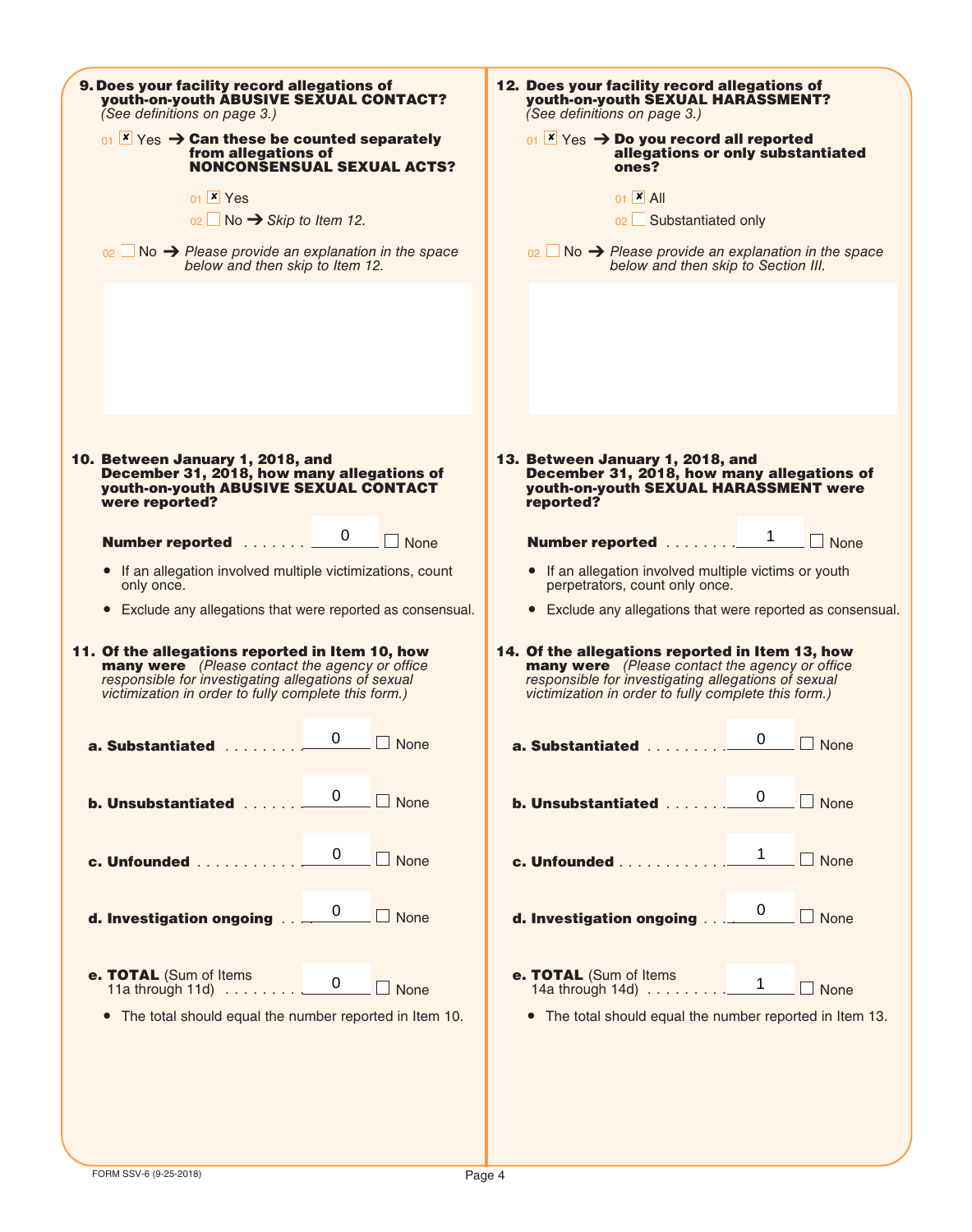# Section III – STAFF-ON-YOUTH SEXUAL ABUSE

#### DEFINITIONS

The survey utilizes the definition of "sexual abuse" by a staff member, contractor or volunteer as provided by 28 C.F.R. §115.6 in the National Standards to Prevent, Detect, and Respond to Prison Rape (under the Prison Rape Elimination Act of 2003). For purposes of SSV, sexual abuse is disaggregated into two categories of staff-on-youth sexual abuse. These categories are:

## STAFF SEXUAL MISCONDUCT

Any behavior or act of a sexual nature directed toward a youth by an employee, volunteer, contractor, official visitor or other agency representative (exclude family, friends or other visitors).

Sexual relationships of a romantic nature between staff and youths are included in this definition. Consensual or nonconsensual sexual acts include

Intentional touching, either directly or through the clothing, of the genitalia, anus, groin, breast, inner thigh, or buttocks that is unrelated to official duties or with the intent to abuse, arouse, or gratify sexual desire;

#### OR

● Completed, attempted, threatened, or requested sexual acts;

#### **OR**

● Occurrences of indecent exposure, invasion of privacy, or staff voyeurism for reasons unrelated to official duties or for sexual gratification.

#### STAFF SEXUAL HARASSMENT

Repeated verbal comments or gestures of a sexual nature to a youth by an employee, volunteer, contractor, official visitor, or other agency representative (exclude family, friends, or other visitors). Include–

● Demeaning references to gender; or sexually suggestive or derogatory comments about body or clothing;

#### OR

● Repeated profane or obscene language or gestures.

| <b>SEXUAL MISCONDUCT?</b>                                                                                                                                                                                               | 15. Does your facility record allegations of STAFF                                                      |              |  |  |  |  |
|-------------------------------------------------------------------------------------------------------------------------------------------------------------------------------------------------------------------------|---------------------------------------------------------------------------------------------------------|--------------|--|--|--|--|
| ones?                                                                                                                                                                                                                   | $_{01}$ $\mathbb{Z}$ Yes $\rightarrow$ Do you record all reported<br>occurrences, or only substantiated |              |  |  |  |  |
| $01 \times$ All<br>02 Substantiated only                                                                                                                                                                                |                                                                                                         |              |  |  |  |  |
| $_{02}$ No $\rightarrow$ Please provide an explanation in the space<br>below and then skip to Item 18.                                                                                                                  |                                                                                                         |              |  |  |  |  |
|                                                                                                                                                                                                                         |                                                                                                         |              |  |  |  |  |
|                                                                                                                                                                                                                         |                                                                                                         |              |  |  |  |  |
|                                                                                                                                                                                                                         |                                                                                                         |              |  |  |  |  |
|                                                                                                                                                                                                                         |                                                                                                         |              |  |  |  |  |
| 16. Between January 1, 2018, and<br>December 31, 2018, how many allegations of                                                                                                                                          |                                                                                                         |              |  |  |  |  |
| <b>STAFF SEXUAL MISCONDUCT were reported?</b>                                                                                                                                                                           |                                                                                                         |              |  |  |  |  |
| <b>Number reported</b>                                                                                                                                                                                                  | 0                                                                                                       | $\n  None\n$ |  |  |  |  |
| • If an allegation involved multiple victimizations, count only<br>once.                                                                                                                                                |                                                                                                         |              |  |  |  |  |
| 17. Of the allegations reported in Item 16, how<br><b>many were</b> (Please contact the agency or office<br>responsible for investigating allegations of sexual<br>victimization in order to fully complete this form.) |                                                                                                         |              |  |  |  |  |
| <b>a. Substantiated</b>                                                                                                                                                                                                 | 0                                                                                                       | None         |  |  |  |  |
| b. Unsubstantiated                                                                                                                                                                                                      | 0                                                                                                       | $\Box$ None  |  |  |  |  |
| c. Unfounded .<br>.                                                                                                                                                                                                     | 0                                                                                                       | $\Box$ None  |  |  |  |  |
| d. Investigation ongoing                                                                                                                                                                                                | 0                                                                                                       | $\Box$ None  |  |  |  |  |
| e. TOTAL (Sum of Items<br>17a through 17d)                                                                                                                                                                              | 0                                                                                                       | $\Box$ None  |  |  |  |  |
| The total should equal the number reported in Item 16.                                                                                                                                                                  |                                                                                                         |              |  |  |  |  |